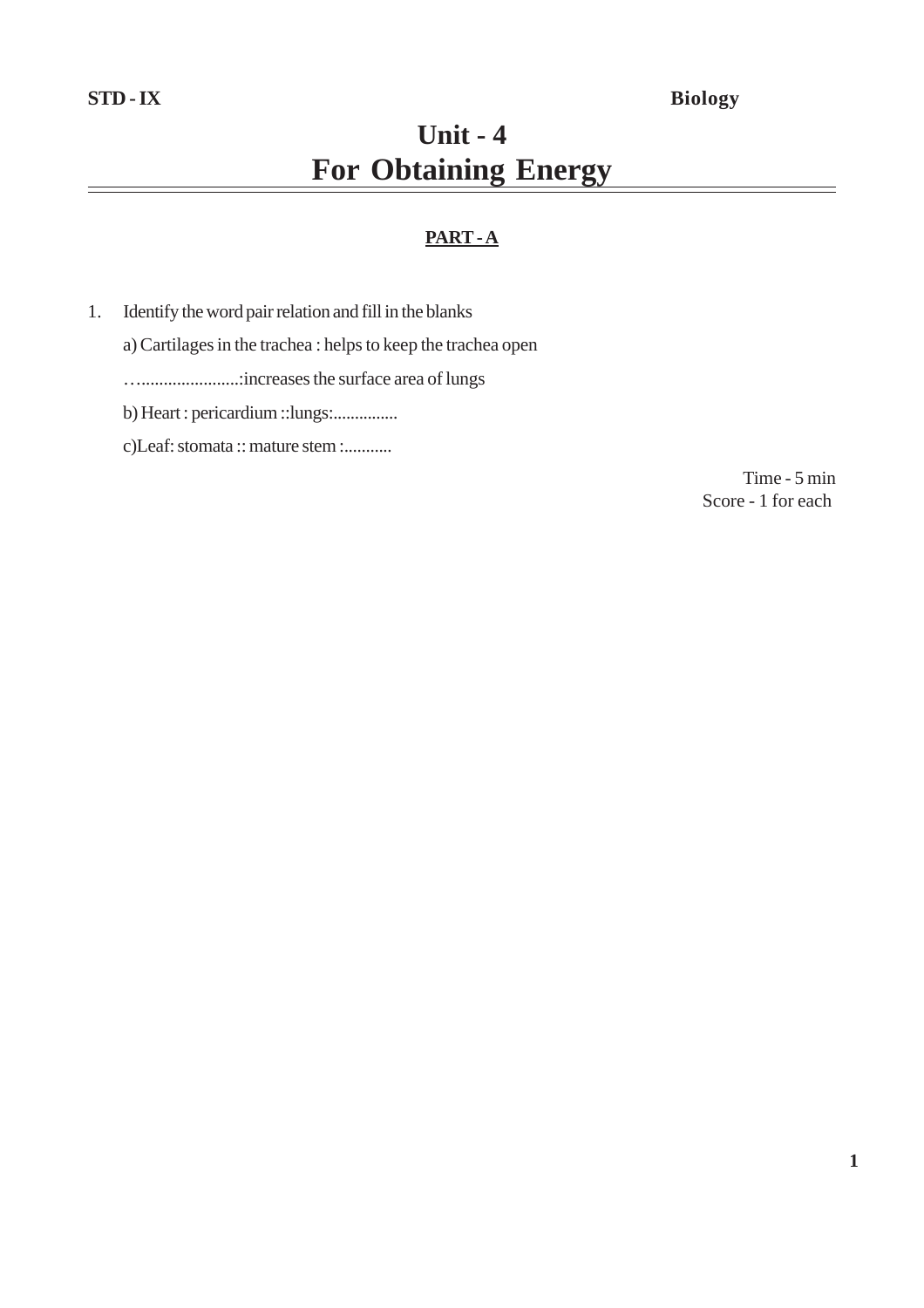## **PART - B**

2. Observe the picture and answer the following questions



- a) Name the parts labelled A and B in the picture.
- b) What happens when part A does not work?

Time - 4 min Score - 2

- 3. Arrange the following statements under the headings Glycolysis and Kreb's cycle
	- 1) oxygen is not needed
	- 2) takes place in mitochondria
	- 3) 4 ATP energy is released
	- 4) 28 ATP energy is released

Time - 4 min Score - 2

4. Illustrated below is the flow of air to the lungs. Examine it and correct the mistakes, if any.

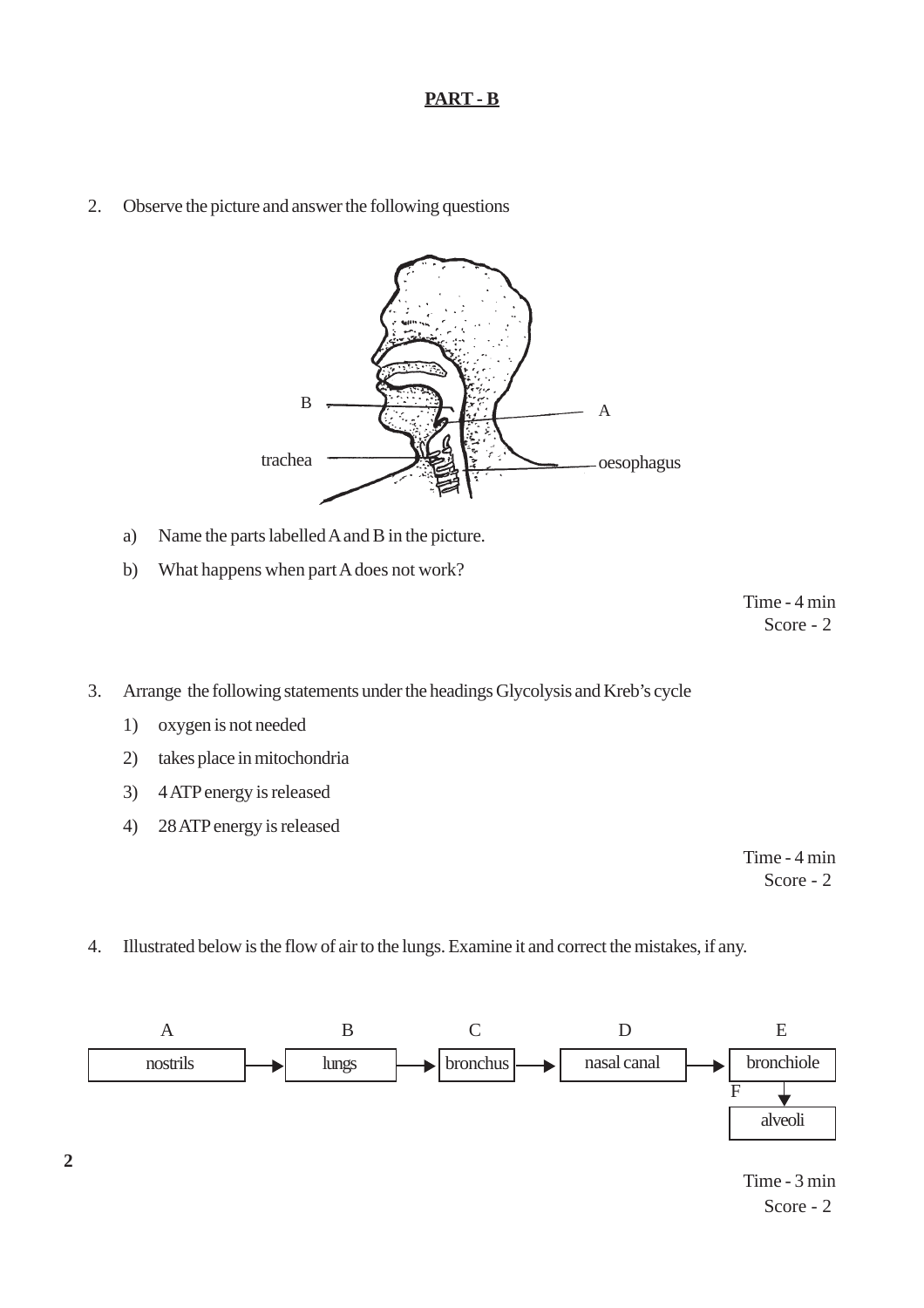5. Using the indications of respiratory organs given below choose the organisms that possess it. Name their respiratory organs too.

a)seen as a partially open book

b)opens to the outside through openings called spiracle

c)can respire through other organs besides lungs



Time - 4 min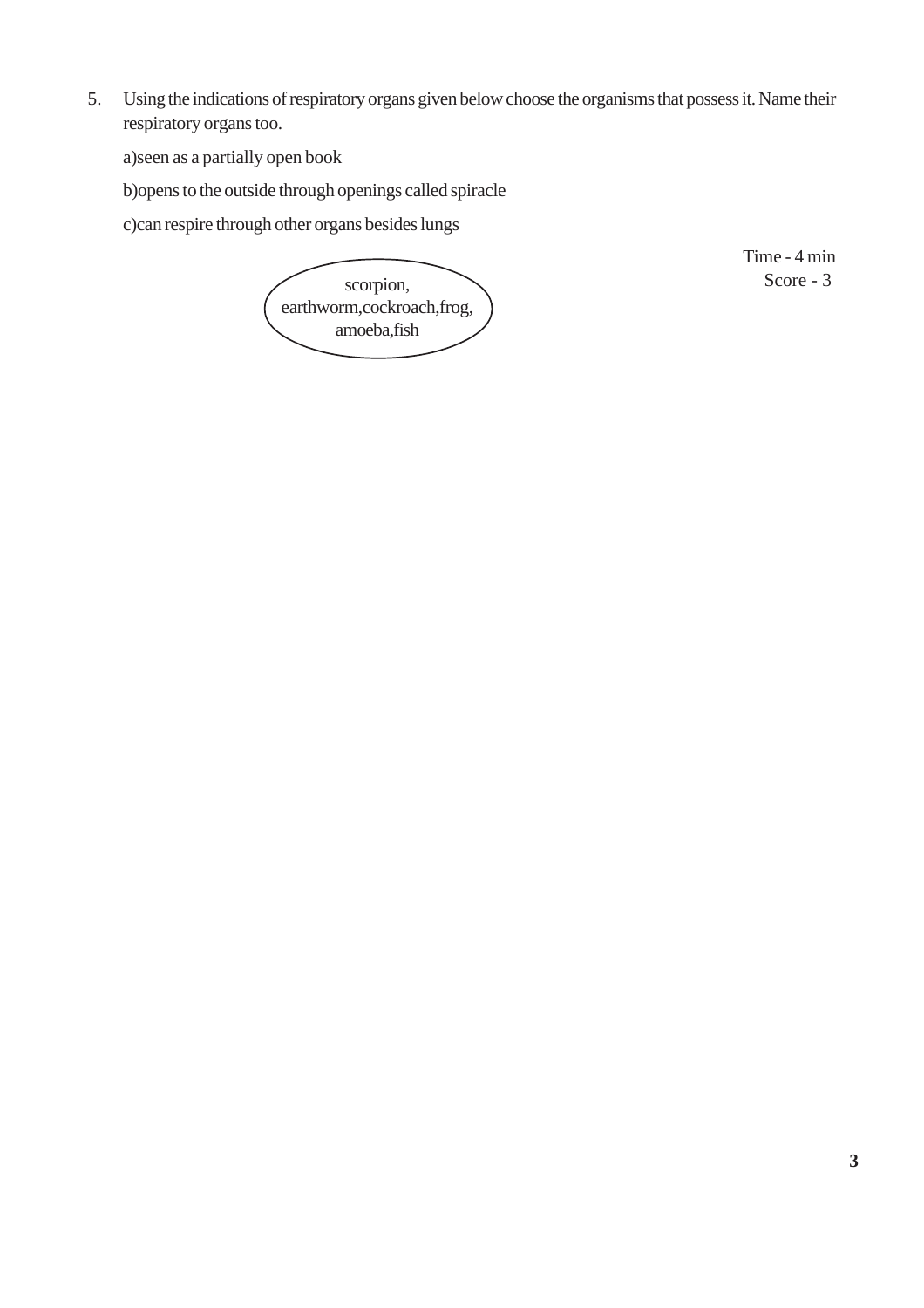# **PART - C**

6. A person having a hole in the thoracic wall after an accident, found it difficult to breathe. What may be the reasons?

> Time - 4 min Score - 2



7. Observe the picture.

a)Which stages of respiration are indicated by figures A and B? b)In which direction does air flow in stage A and stage B? c)What is the role of the diaphragm in the flow of air?

> Time - 6 min Score - 4

- 8. The different stages of an experiment related to the process of respiration done by Syam is given below. Examine it and help Syam complete the record.
	- lime water is taken in two test tubes.
	- air is passed into the solution in the first test tube using a syringe.
	- air is blown strongly into the second test tube.

| А | Observation |  |  |  |  |  |
|---|-------------|--|--|--|--|--|
|   |             |  |  |  |  |  |
|   |             |  |  |  |  |  |

B Inference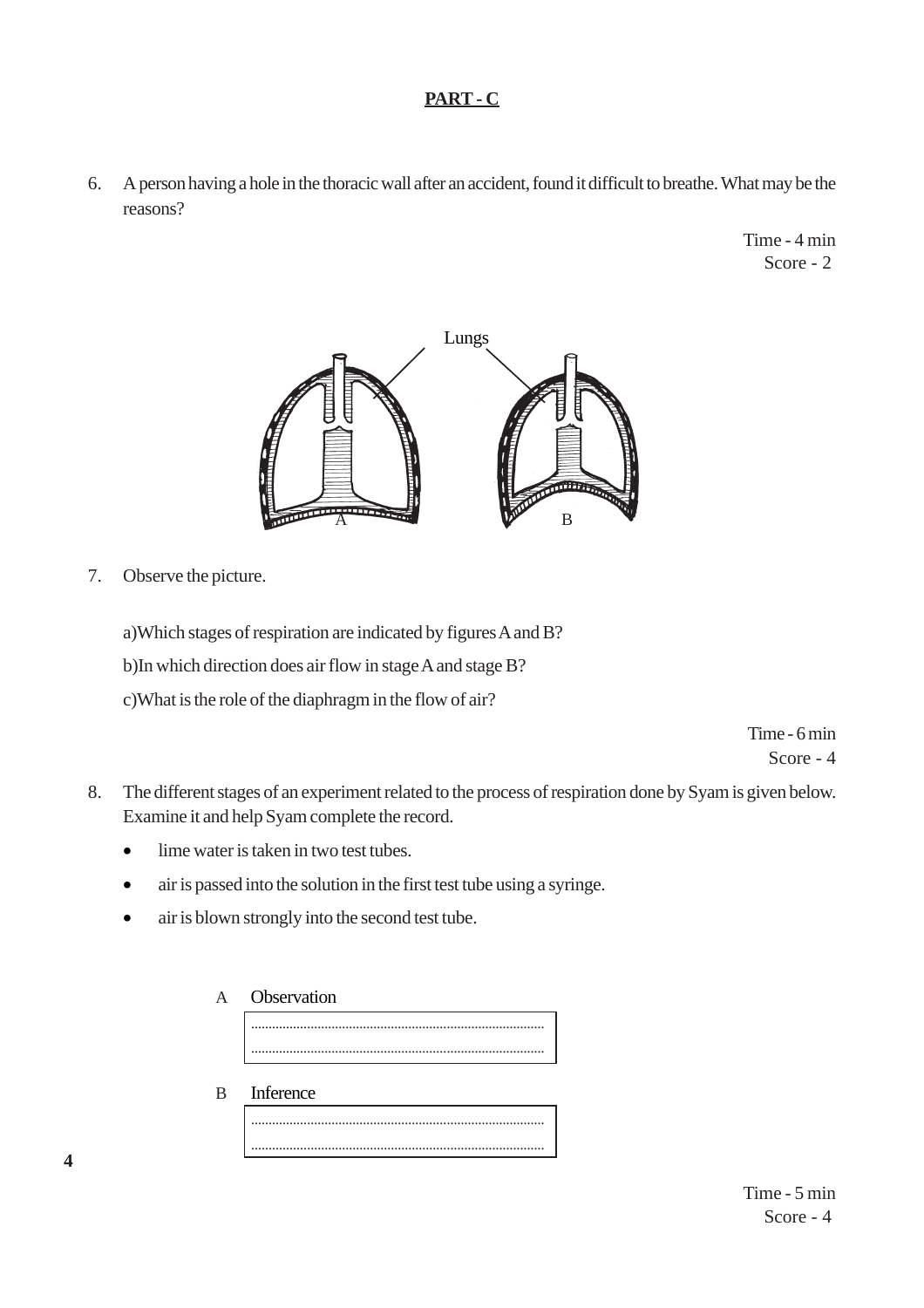9. Observe the picture and answer the following questions



a. Name the part labelled B in the picture

b. What is the amount of oxygen in the blood in vessels A and B? Time - 5 min

Score - 3

- 10. Haemoglobin+oxygen  $\longrightarrow$  HbO<sub>2</sub>
	- a) Which compound is indicated by  $HbO<sub>2</sub>$  in the above equation?
	- b) What is the characteristic property of this compound?
	- c) How does this property help in the process of gas exchange?

Time - 5 min Score - 3

11. Arrange columns B and C in accordance with column A:

| A                          |                              |                             |
|----------------------------|------------------------------|-----------------------------|
| • Haemoglobin              | $\bullet$ CO <sub>2</sub>    | mitochondria                |
| $\bullet$ Water in the RBC | takes place in the cytoplasm | oxyhaemoglobin<br>$\bullet$ |
| • Glycolysis               | oxygen                       | bicarbonate                 |
|                            | 30 ATP                       | pyruvic acid<br>$\bullet$   |

Time - 6 min

Score - 3

12. Redraw the given picture and label the parts that perform the function indicated



a. the part where the reactions of Kreb's cycle take place

b.the part where ATP is produced finally Time - 6 min

Score - 3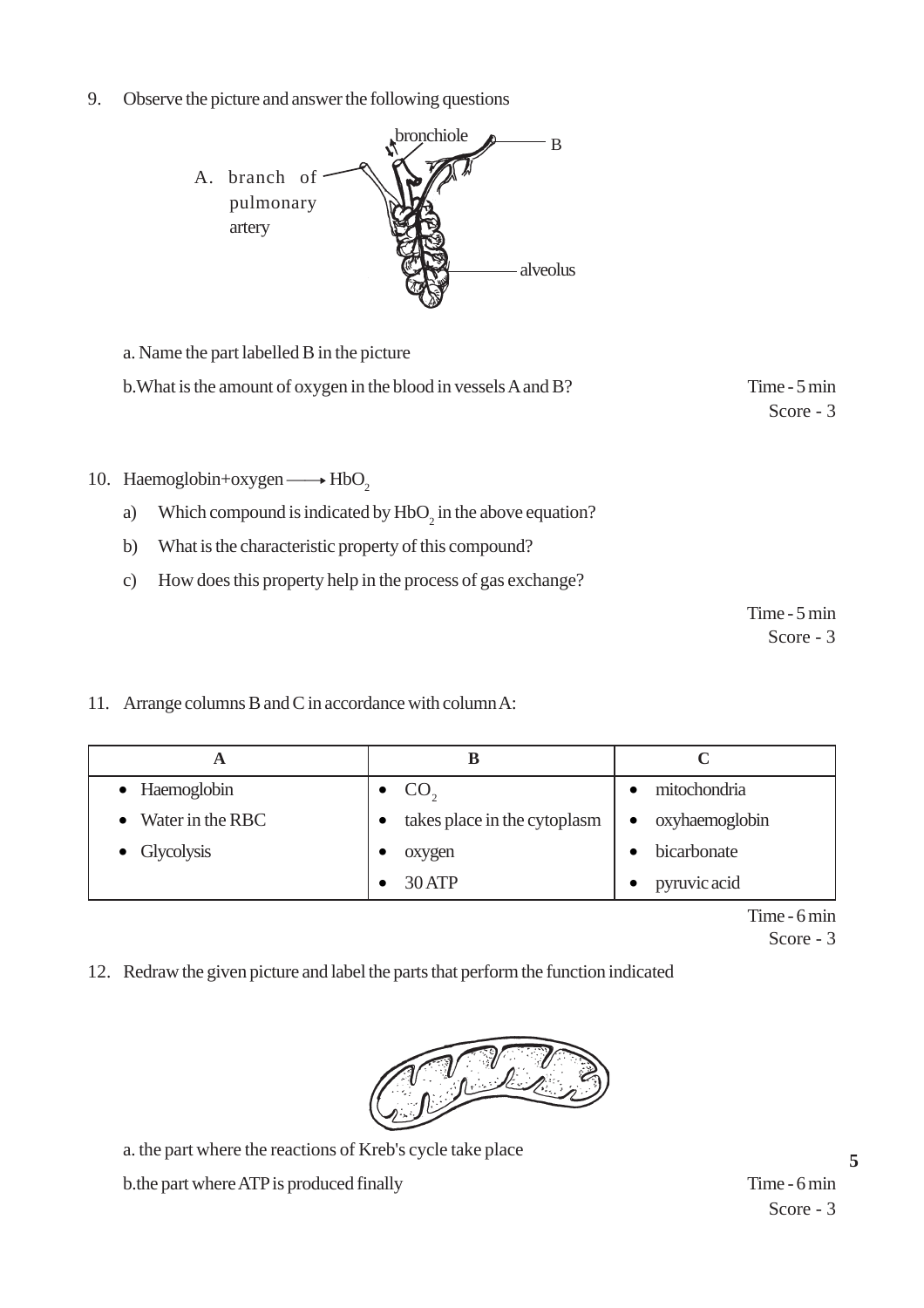# 13. Complete the blocks in the illustration :



Time - 6 min Score - 4

#### 14. An extract from Aswathi's diary is given. Analyse it and answer the following questions

Buttermilk was added to boiled and then cooled milk. It turned into curd the next day. Buttermilk obtained when this curd was churned, tasted sour. It was inferred that this was because of the presence of lactic acid.Yeast was added to sugar solution taken in a vessel and closed. The presence of alcohol could be detected after two days....

- a. By which process are alcohol and lactic acid produced?
- b. Does this process resemble any process that takes place in our cells?
- c. Why do microbes perform such actions?
- d. What are the other products formed as a result of these processes?

Time - 8 min Score - 4

15. There is a variation in the amount of components in the inhaled and exhaled air.A table regarding this is given below.Choose suitable terms from the box and complete the table.

| <b>Factors</b> | inhaled air | exhaled air |
|----------------|-------------|-------------|
| oxygen         |             |             |
| carbondioxide  |             |             |
| nitrogen       |             |             |



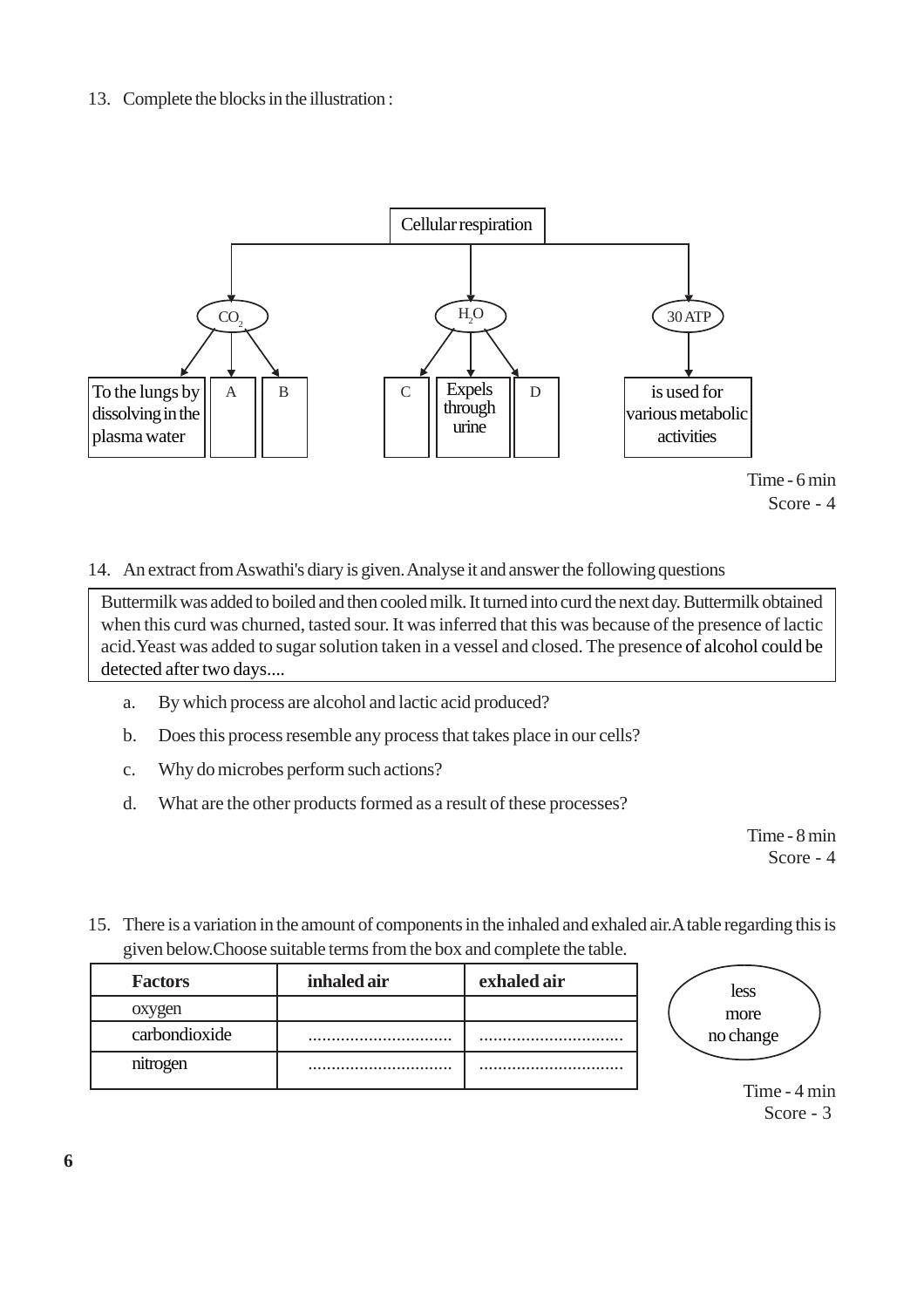# **Unit - 5 Movement and Locomotion**

# **PART - A**

- 1. Identify the wordpair relation and fill in the blanks : stem : i) .............................. a) gravity ii) .................. : positive tropic movement Score - 1 Time - 1 min
	- b) climbers: haptotropism growth of pollen :: ........... : ......................................... Score - 1

Time - 1 min

- 2. Identify the odd one and write the common feature of others
	- a. cardiac muscle, muscle in the hand, muscle in the tongue
	- b. muscles in the oesophagus, muscles in the finger, muscles in the urinary bladder, muscles in the blood vessel
	- c. heart beat, movement of tongue,contraction of pupil,contraction of urinary bladder
	- d. shoulder bone, backbone, chestbone, ribs
	- e. shoulder joint,knee joint, elbow joint, joints of the skull
	- f. bone in the trachea, ribs, bone at the tip of nose, bone in the pinna
	- g. growth of roots towards manure pits, growth of roots towards water, growth of stem towards light, drooping of leaves of touch -me -not plants which touched.

Score - 1 for each Time - 1 min

- 3. The bones of adults are stronger than those of children.Choose the most suitable statements given below regarding this:
	- a. because the skeletal muscles in children are not fully developed
	- b. because the inside of bones of children are empty
	- c. because the deposit of calcium salts in between bone cells of adults is more
	- d. because the bone cells of adults is dead Score 1

**1** Time - 2 min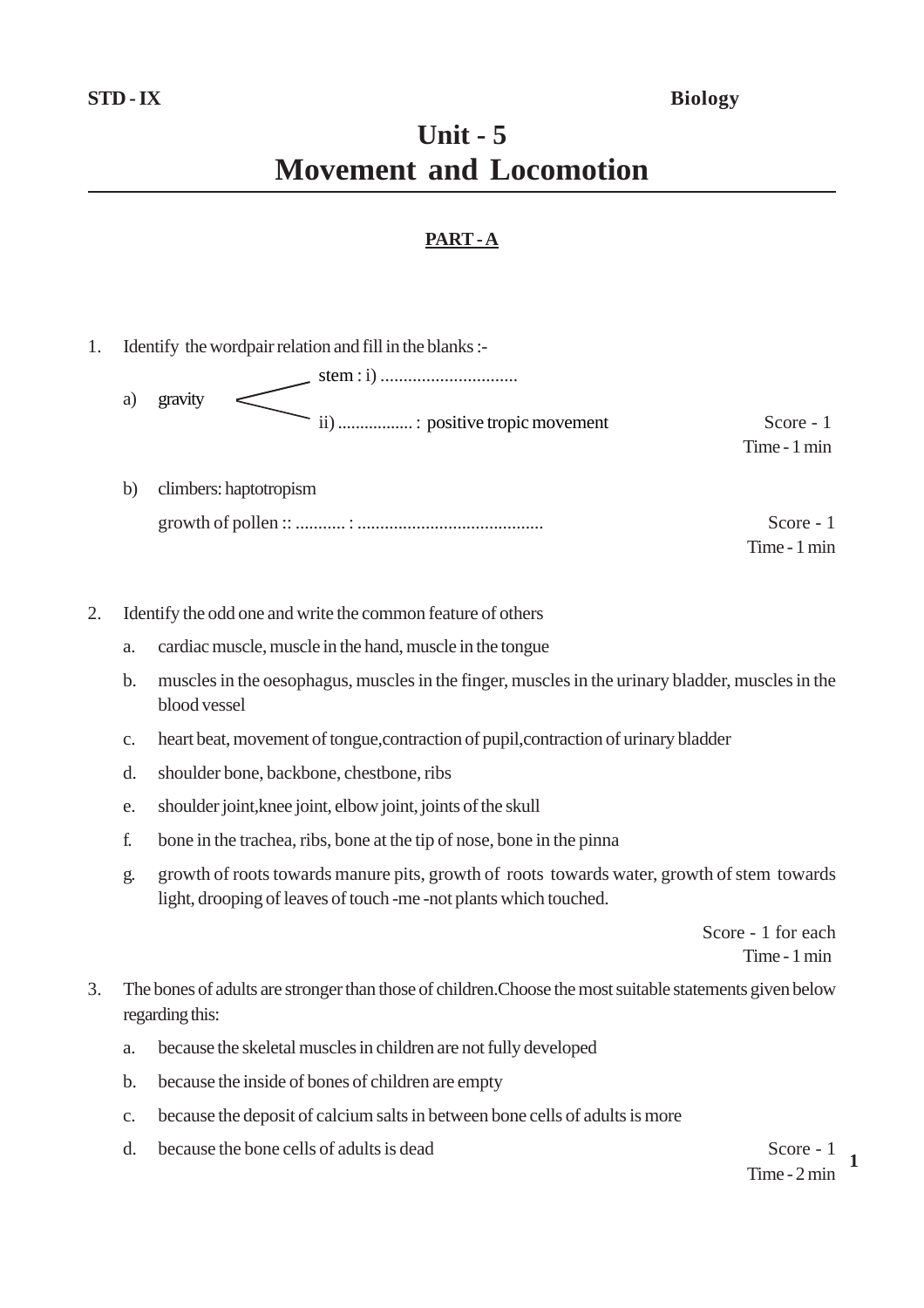# **PART - B**

4. Observe the illustration and answer the following questions



**Pew**

If C indicates gravity in the picture, what do A and B indicate? Time - 1 min

Score - 2

5. Complete the table

| <b>Organism</b> | <b>Body part</b> | <b>Use</b>        |
|-----------------|------------------|-------------------|
| Amoeba          | pseudopodia      | food capture      |
| Hydra           | tentacle         | food capture<br>B |
|                 | cilia            |                   |

Time - 2 min Score - 2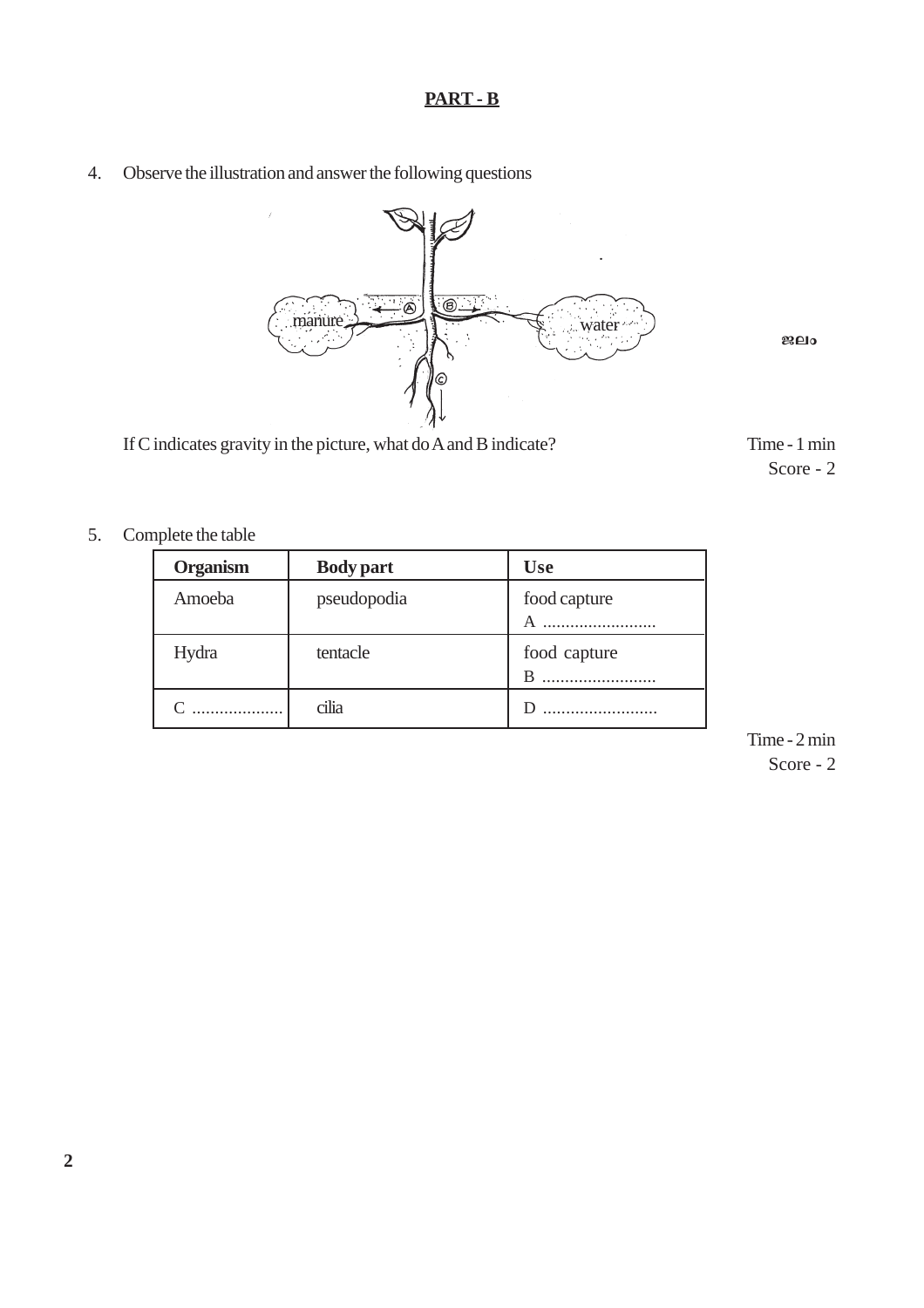# **PART - C**

6. Afsa wrote continuously for half an hour. Then she experienced fatigue in the wrist.After resting for sometime it became normal.

a.Why does Afsa experience fatigue at her wrist?

b.Why did it become normal after rest?

Time - 5 min Score - 4

### 7. Complete the illustration



Time - 4 min Score - 3

8. A few statements regarding the muscles in our body are given below. Identify the muscles and arrange them in the table. (A statement if applicable to more than one muscle may be written accordingly).

| $\cdots$ | <br>cardiac muscle |
|----------|--------------------|
|          |                    |
|          |                    |
|          |                    |

- i. seen in oesophagus,blood vessels etc
- ii. branched muscle fibres
- iii. makes possible voluntary movements
- iv. muscle fibres are cylindrical
- v. involuntary muscles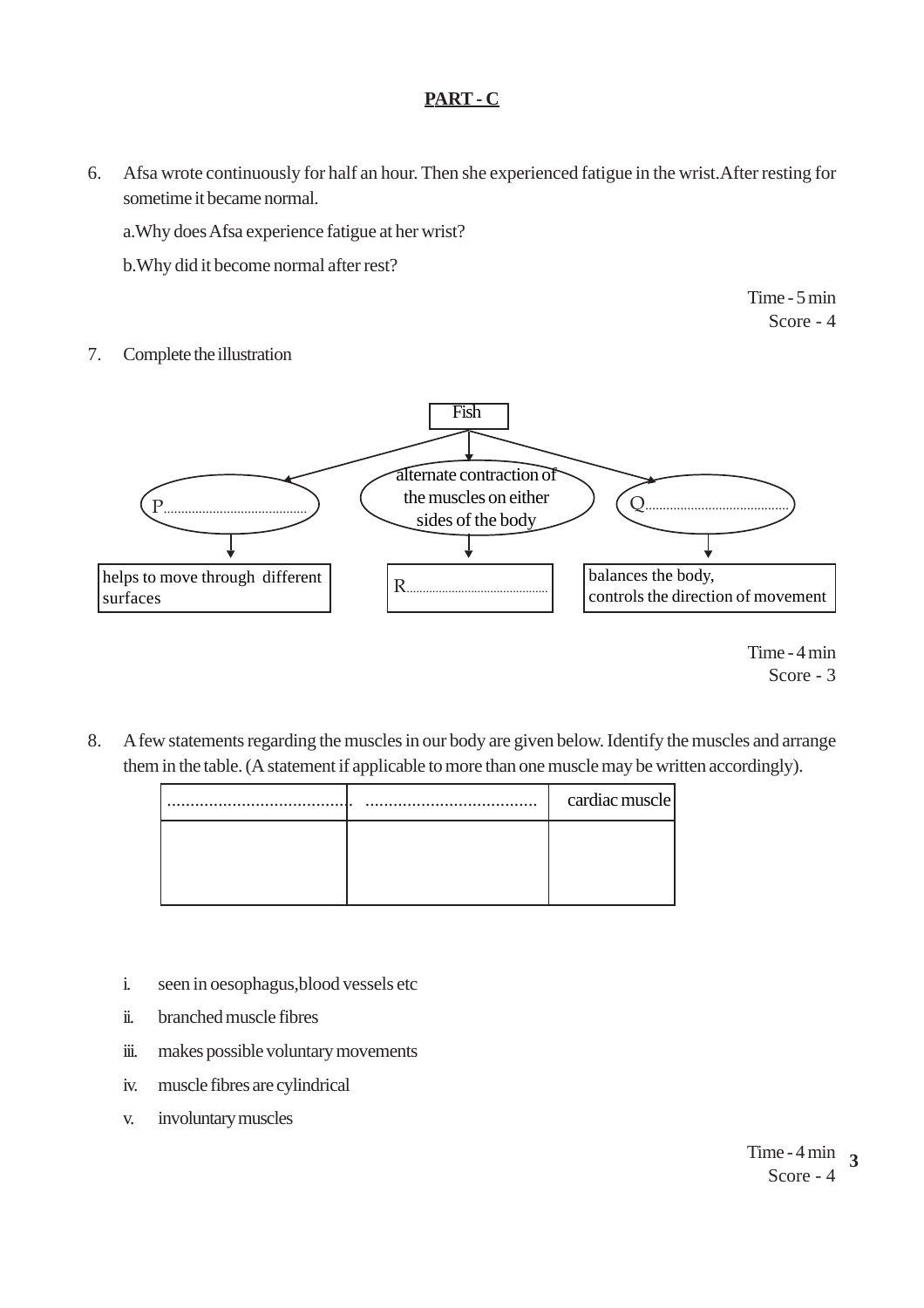9. Observe the picture and answer the following questions:



- a. By which name is the pair of muscles in the picture known?
- b. How do these muscles act when the hand is folded?
- c. Which part of the muscle is labelled A in the picture? Time 4 min

Score - 3

10. Redraw the picture and label the parts that perform the given functions :-



- a. Acts as a lubricant that reduces friction in the joints
- b. Protective covering of joints. The ligaments in it join the bones together
- c. This soft and flexible part helps to reduce friction

Time - 8 min Score - 4

11. Movement is what is seen in plants. But in animals both movement and locomotion are seen. Substantiate to which extent this statement is true, with examples.

> Time - 4 min Score - 4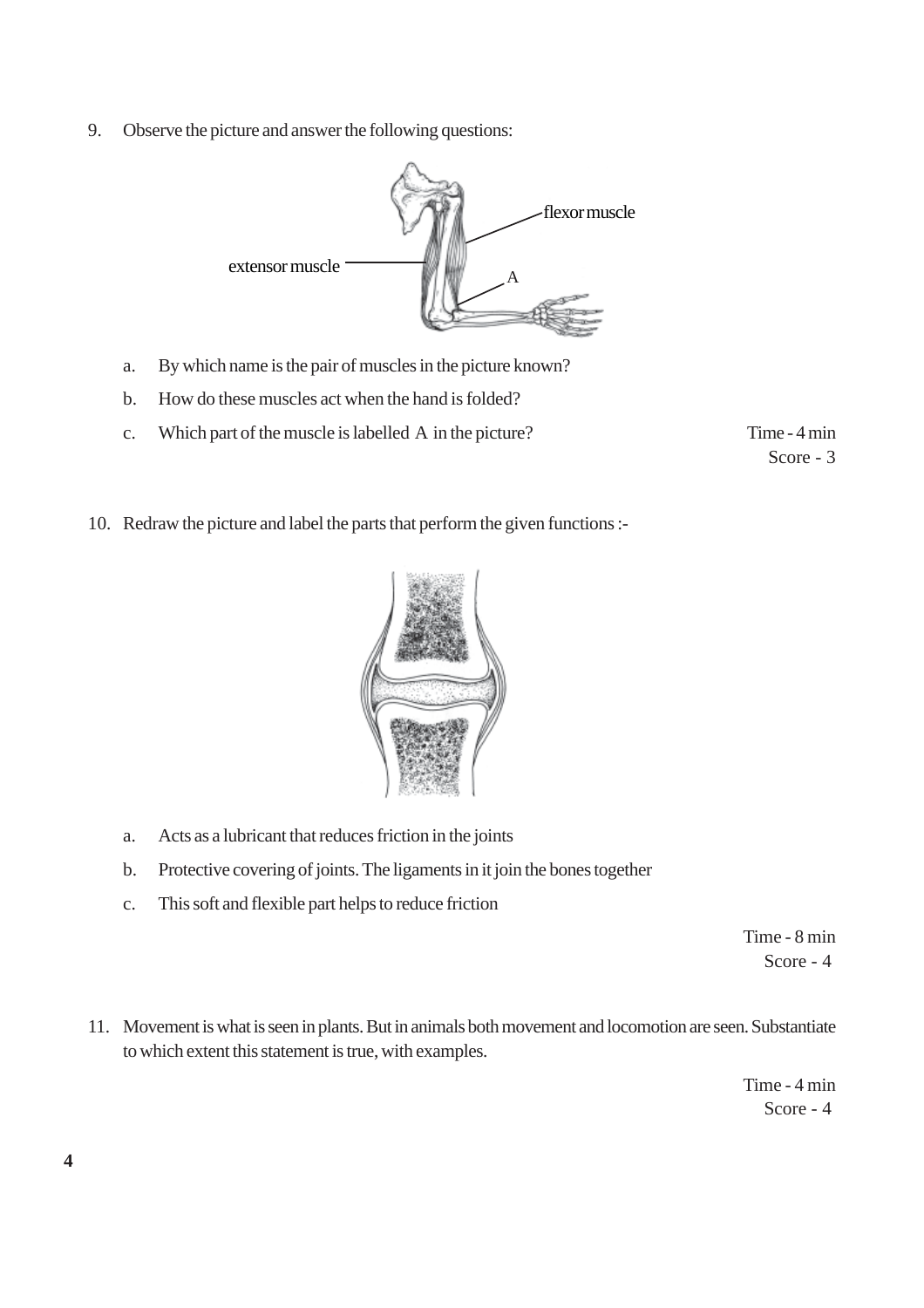12. Observe the pictures and answer the questions



- a. Identify the muscle cells given above
- b. Which are the structural features that helped you to identify them?

Time - 5 min Score - 3

13. Given below is the arrangement of an experiment done by the members of the Science club.



- a. Which is the direction of growth of the roots of pea?
- b. Which is the factor that influences the direction of growth?
- c. By which name is the type of movement seen in roots known?

Time - 3 min

14. Complete the illustration given

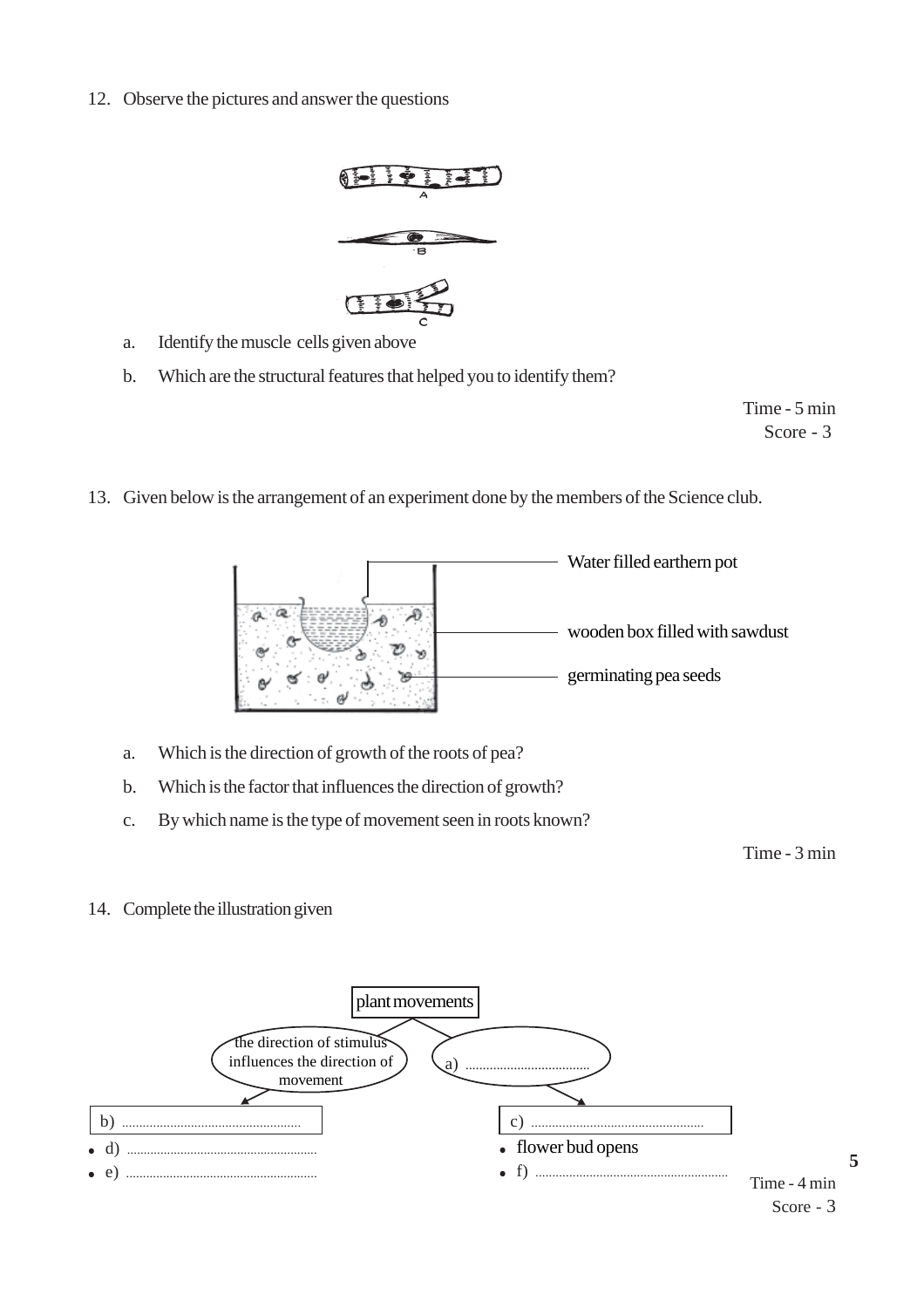15. Some bones in the human skeleton are given.Classify and arrange them in a table.

| <i>i.skull</i> | ii.bones in the hand |               |
|----------------|----------------------|---------------|
| iii.ribs       | iv.backbone          |               |
| v.thigh bone   | vi.shoulder bone     | Time $-5$ min |
|                |                      | Score $-4$    |

\*\*\* \*\*\* \*\*\*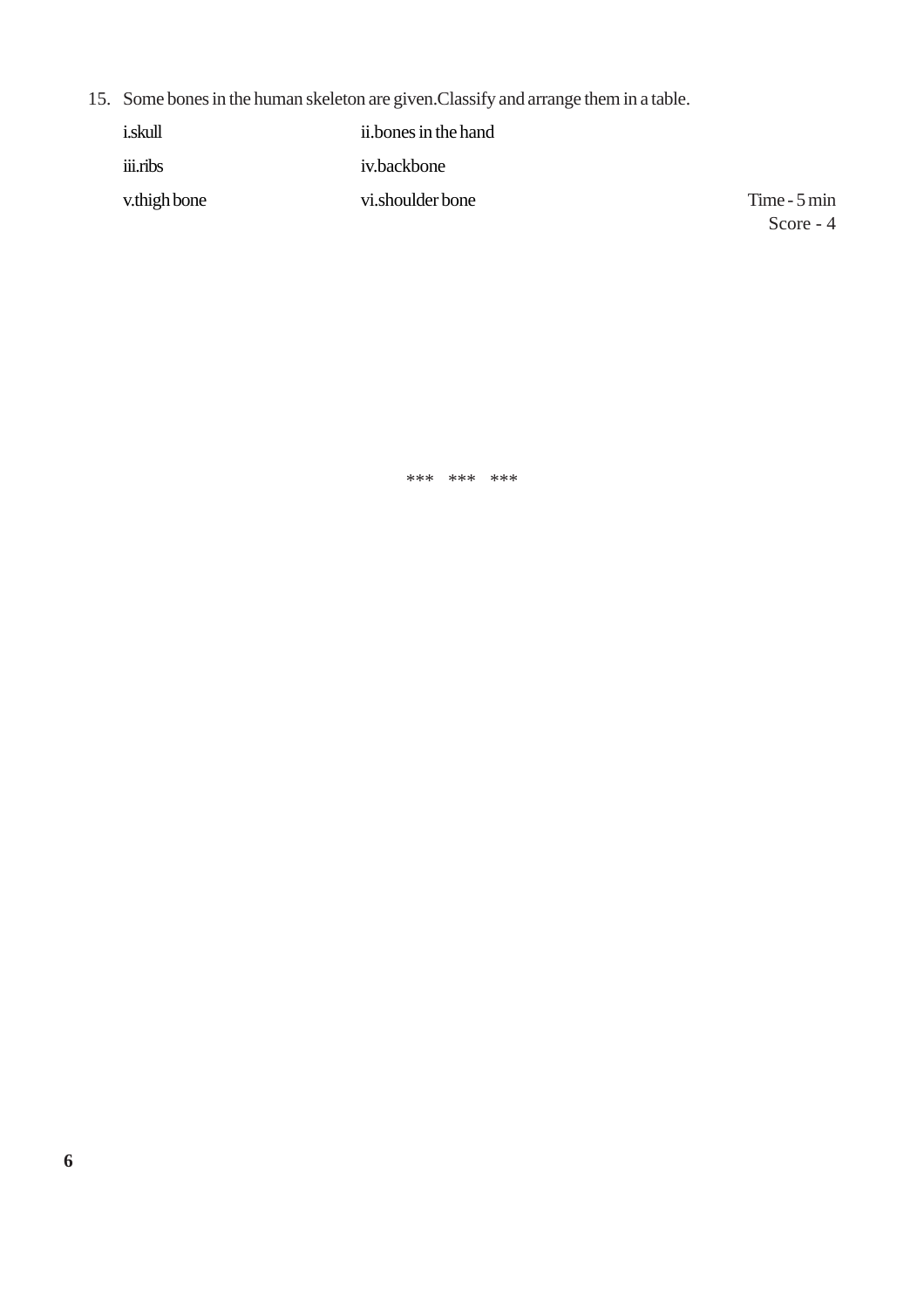# **STD - IX Biology**

# **Unit - 6 The Mystery of Growth**

# **PART - A**

- 1. Choose the statements generally applicable to all plant cells from the following :
	- i. Cell membrane invaginates to the middle and divides the cytoplasm into two during cell division.
	- ii. The spindle fibres that originate from the poles of the cell other than the centriole are attached with centromere
	- iii. cell plate is formed between daughter nuclei
	- iv. no centromere

Time - 2 min

#### 2.Identify the relation of the word pair and fill in the blanks

| a.             | dicot plants                    | : lateral meristem                                       |
|----------------|---------------------------------|----------------------------------------------------------|
|                | monocot plants                  |                                                          |
| b.             |                                 | Apical meristem : increases the length of stem, root etc |
|                |                                 | : helps to increase the girth of stem                    |
| C <sub>1</sub> |                                 | Meristematic tissue: tissue having the ability to divide |
|                | $\ddot{\phantom{a}}$            | tissue that lost the ability to divide                   |
| $\mathbf{d}$ . | Chromatin reticulum: Chromosome |                                                          |
|                | Centrioles                      |                                                          |

Time - 1 min Score - 1 for each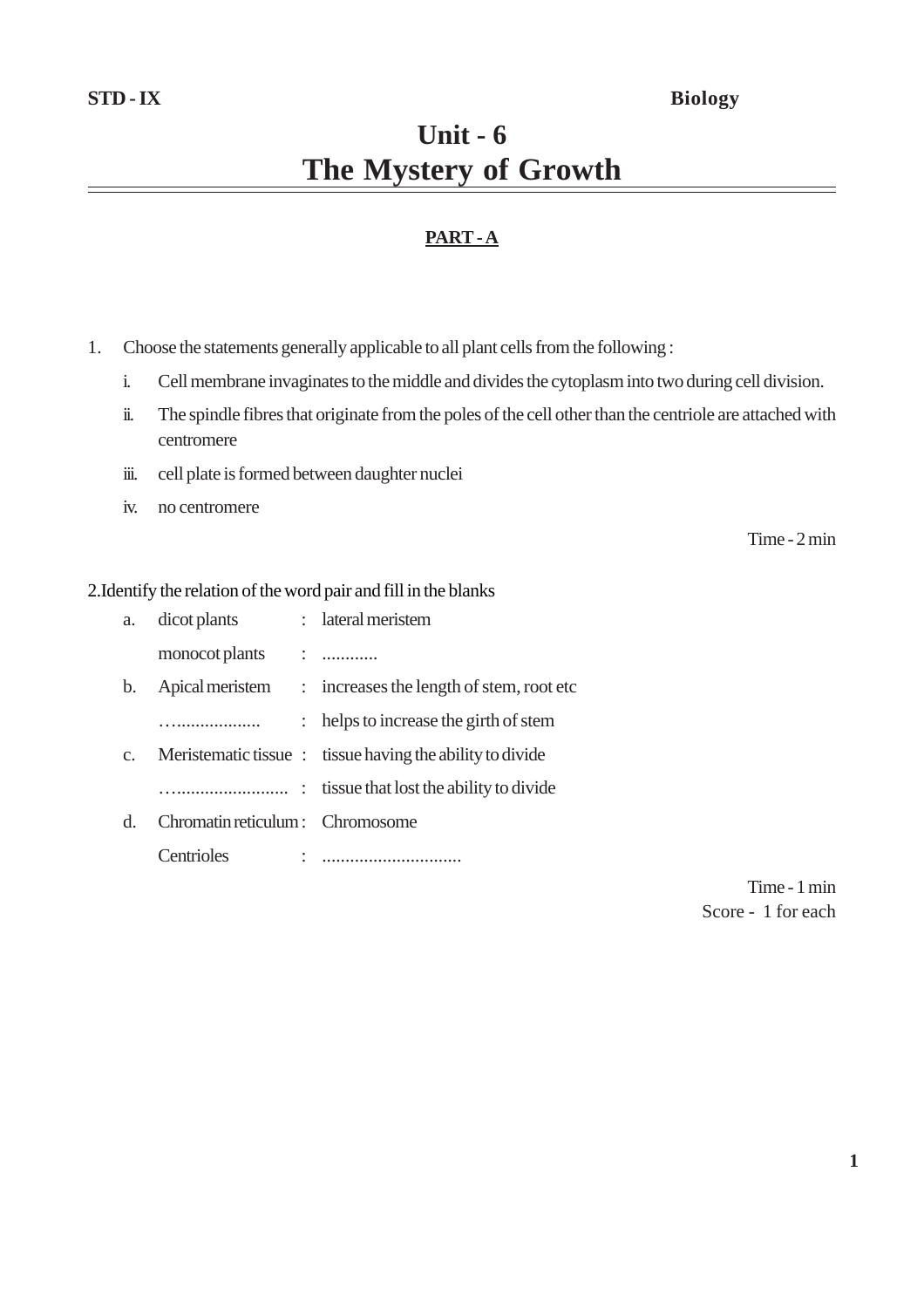### **PART - B**

- 3. Cell division is the basic process in growth organisms
	- a. Is this statement applicable to all organisms ?
	- b. Substantiate your answer with examples.

Time - 2 min Score - 2

- 4. Choose the statements that are applicable only to the cells of apical meristem
	- i. large vacuoles are seen
	- ii. the amount of cytoplasm is more
	- iii. thick cell wall
	- iv. comparatively small cells Time 3 min

Score - 2

5. Is the difference in growth between a 25 year old coconut tree and a 50 year old coconut tree visible in human beings of the same age? What is your explanation to this?

> Time - 3 min Score - 2

6. Prepare a model of a poster to be exhibited in the classroom in connection with the ''International Day for the Elderly.''

(suitable pictures and messages should be included in the poster)

Time - 5 min Score - 2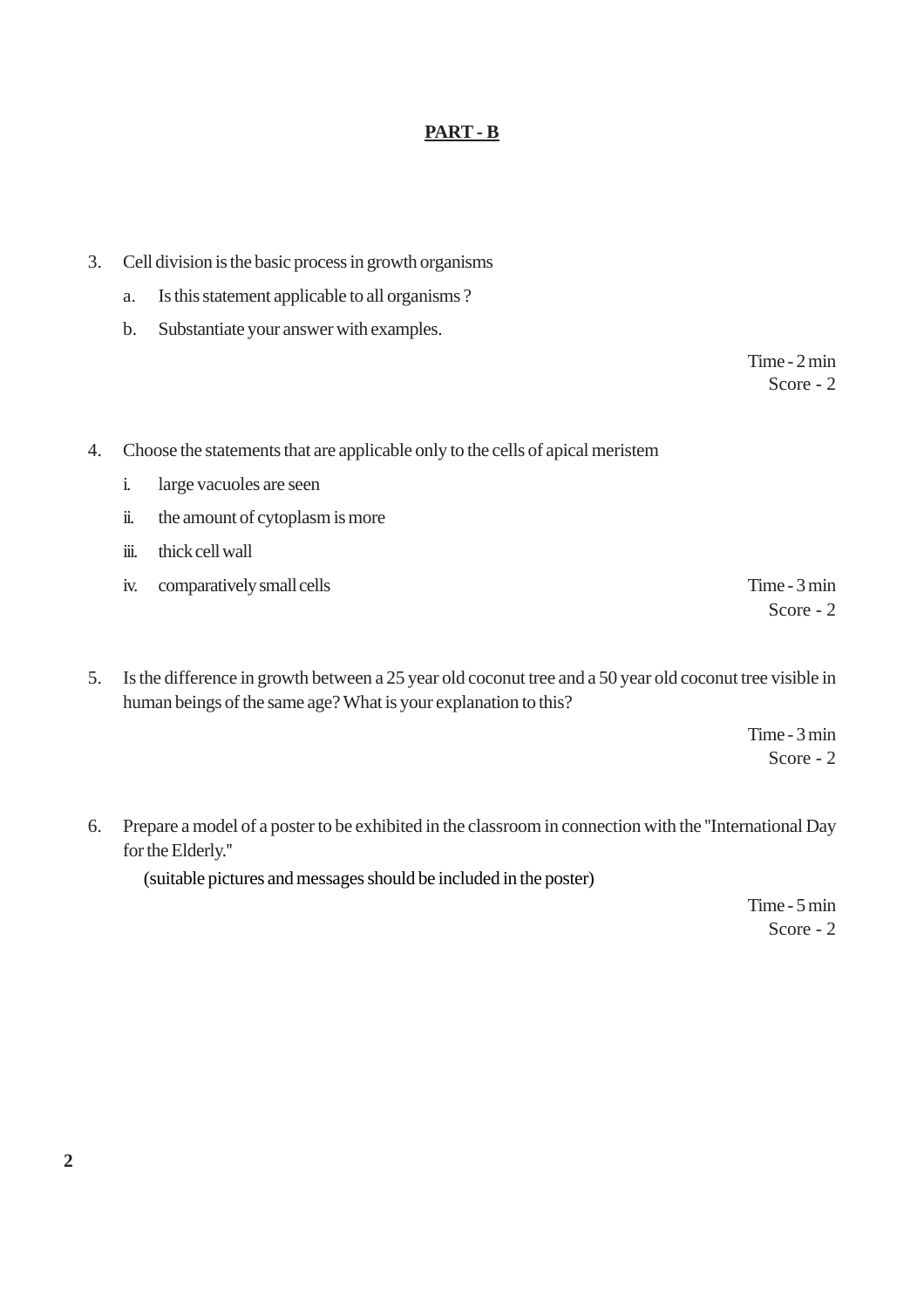7. Using the picture and indication answer the following questions



#### **Indication**

The distance between P and Q was 3 cm before three weeks. Now it has become 5 cms

- a. Which meristem helps to increase the length of the stem?
- b. In which group of plants is this meristem seen?

Time - 3 min Score - 2

### **PART - C**

8. Observe the illustration and answer the following questions



- a. What are the changes seen in the cell when it matures?
- b. By which process does cell B change to C and  $D$ ?

Time - 3 min 3 Score - 3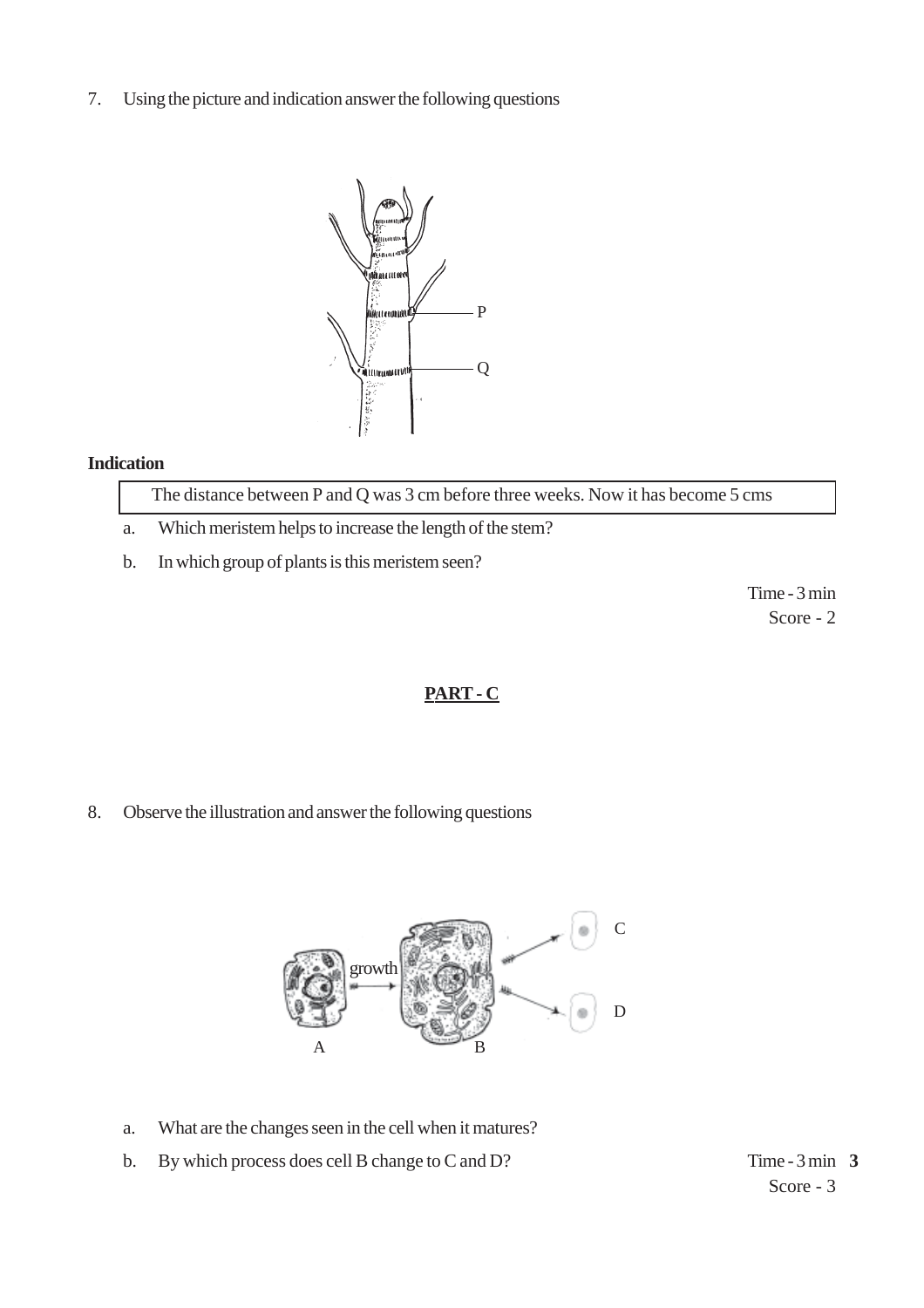

- a. Name the part labelled A in the picture
- b. Which part in the picture A is converted to C?
- c. Name the molecule in C that carries hereditary factors. Time 4 min

Score - 3

10. The two stages of chromosomes before cell division are given below.



- a. Name parts C and D in the picture
- b. If there is one DNA molecule in the chromosome in A , how many DNA molecules will be there in picture B ? What is your justification for this ?

Time - 4 min Score - 3

- 11. Correct if there is any mistake in the following statements :
	- a. Chromatin reticulum changes to chromosomes before cell division
	- b. There are many DNA molecules in each chromosome
	- c. Many DNA molecules that carry hereditary factors constitute a gene.
	- d. Chromosomes duplicate before cell division

Time - 4 min Score - 3

- 12. The length and thickness of the stem goes on increasing till the end of their life in certain plants. Where as the length of the stem increases while the girth does not increase in some other plants.
	- a. What is your explanation for this?
	- b. Write two examples for each group of plants.

9.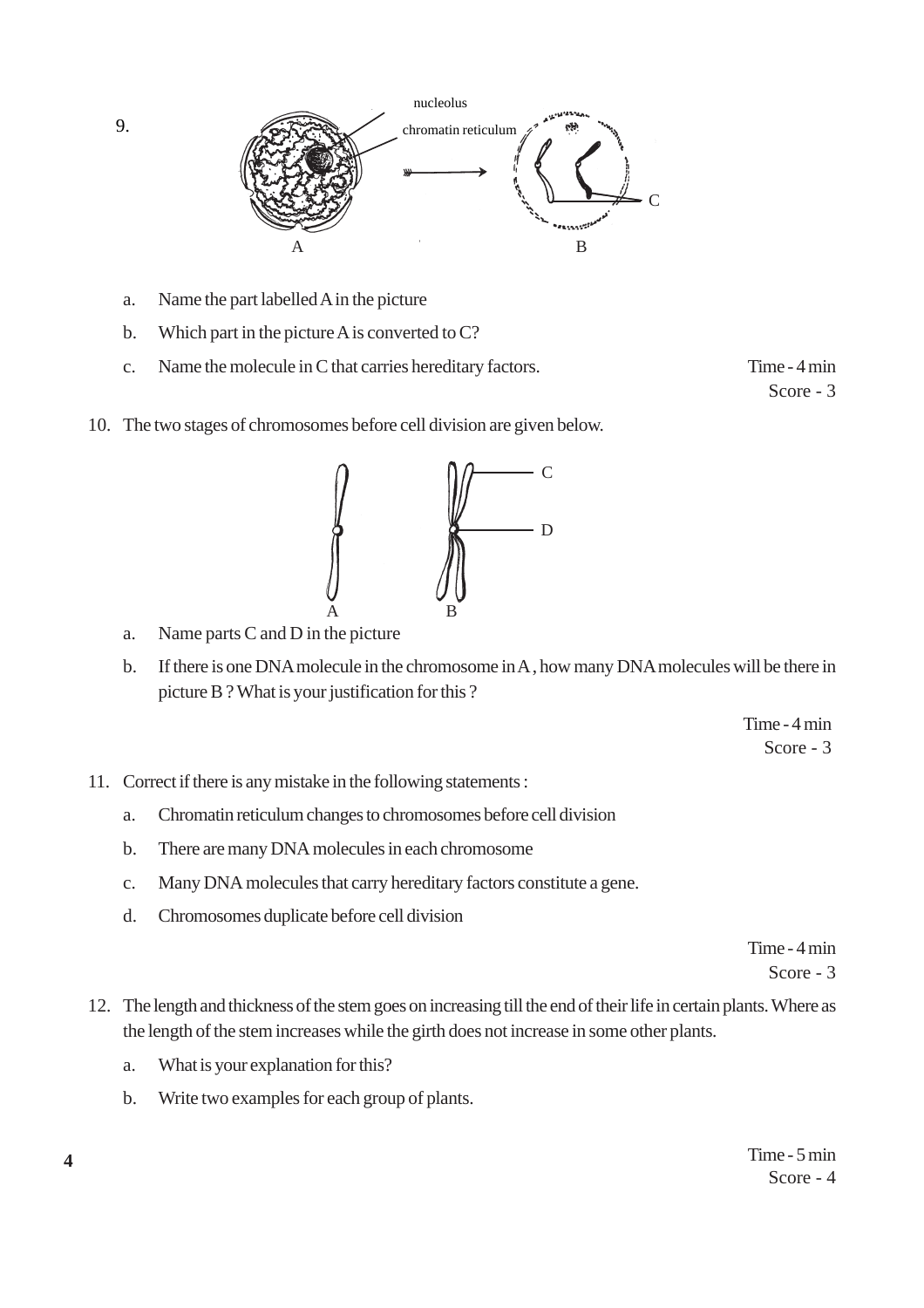# **Unit - 7 The Continuity of Life**

# **PART - A**

- 1. Identify the odd one and write the characteristic feature of others :
	- a. mango tree, jack tree, cashew tree, nutmeg

|    | b. | Hen, duck, platypus, pigeon |                                                | Time $-2$ min          |
|----|----|-----------------------------|------------------------------------------------|------------------------|
|    |    |                             |                                                | Score $1 \times 2 = 2$ |
|    |    |                             |                                                |                        |
| 2. |    |                             | Identify the word pair and fill in the blanks: |                        |
|    | a. |                             | Nutmeg : dioecious plant                       |                        |

- …............. : monoecious plant
- b. melon : unisexual plant ….......... : bisexual flower Time - 2 min

Score  $1 \times 2 = 2$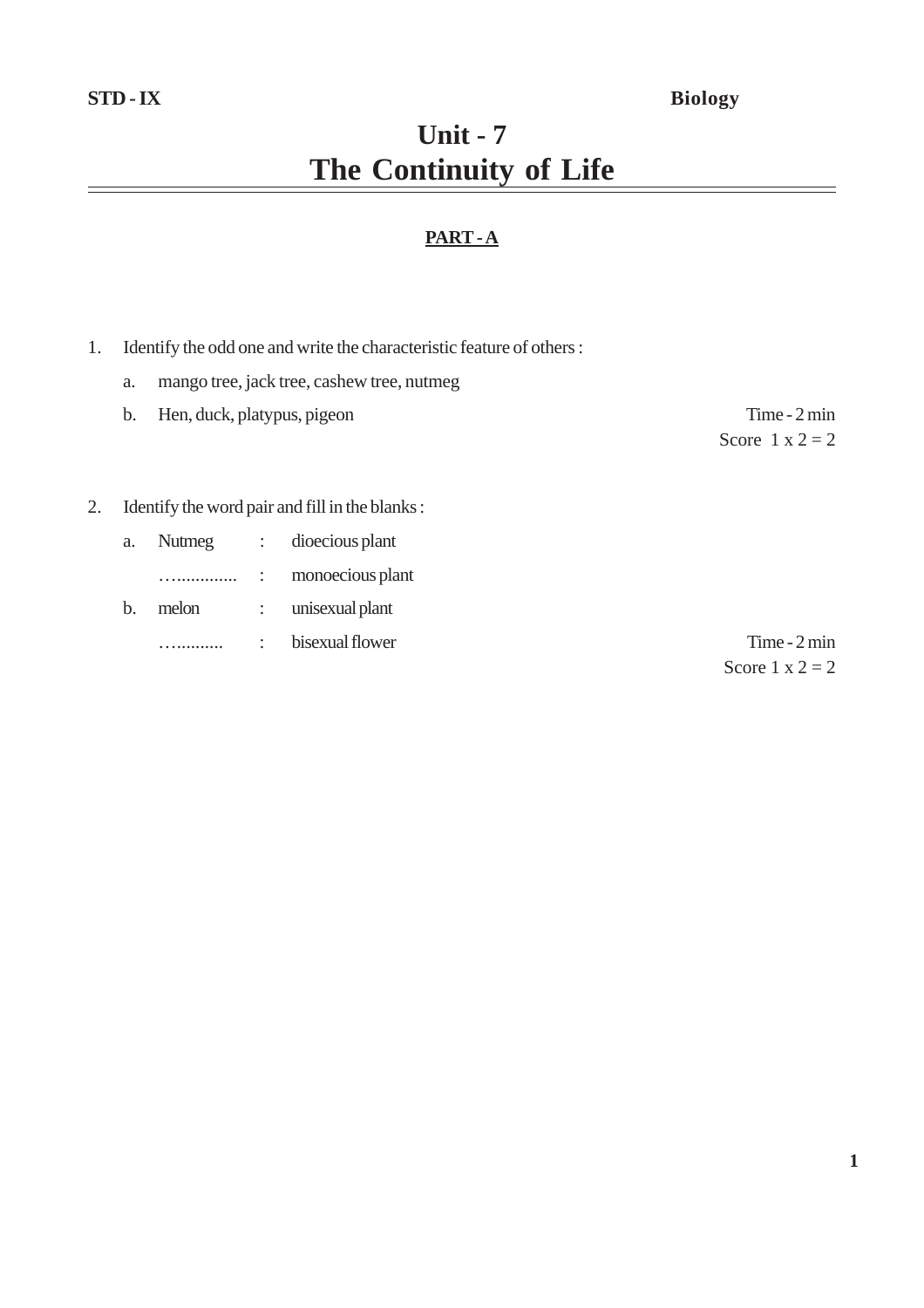# **PART - B**

3. The chromosome number in man and woman is the same in human beings. But in honey bees, males have 16 chromosomes and females have 32 chromosomes.What is your explanation for this?

> Time - 4 min Score - 2

4. Amal and Vimal are twins.who are very similar in appearance. Vishnu and Vinaya are also twins. But they resemble only like ordinary sisters.

What is the reason for this difference?

Time - 4 min Score - 2

5. Gametes are produced as a result of meiosis that takes place in germinal cells. Do four ova develop from a single cell in the ovary as a result of meiosis?

Is this possible in human beings? Why?

Time - 6 min Score - 4

6. Arrange boxes A to D in the illustration given below



Time - 3 min Score - 2

7. Some indications regarding reproduction in plants are given.

Tapioca - stem Onion - underground stem

- a. By which name is this type of reproduction known?
- b. How it differs from the reproduction in the mango tree?

Time - 3 min Score - 2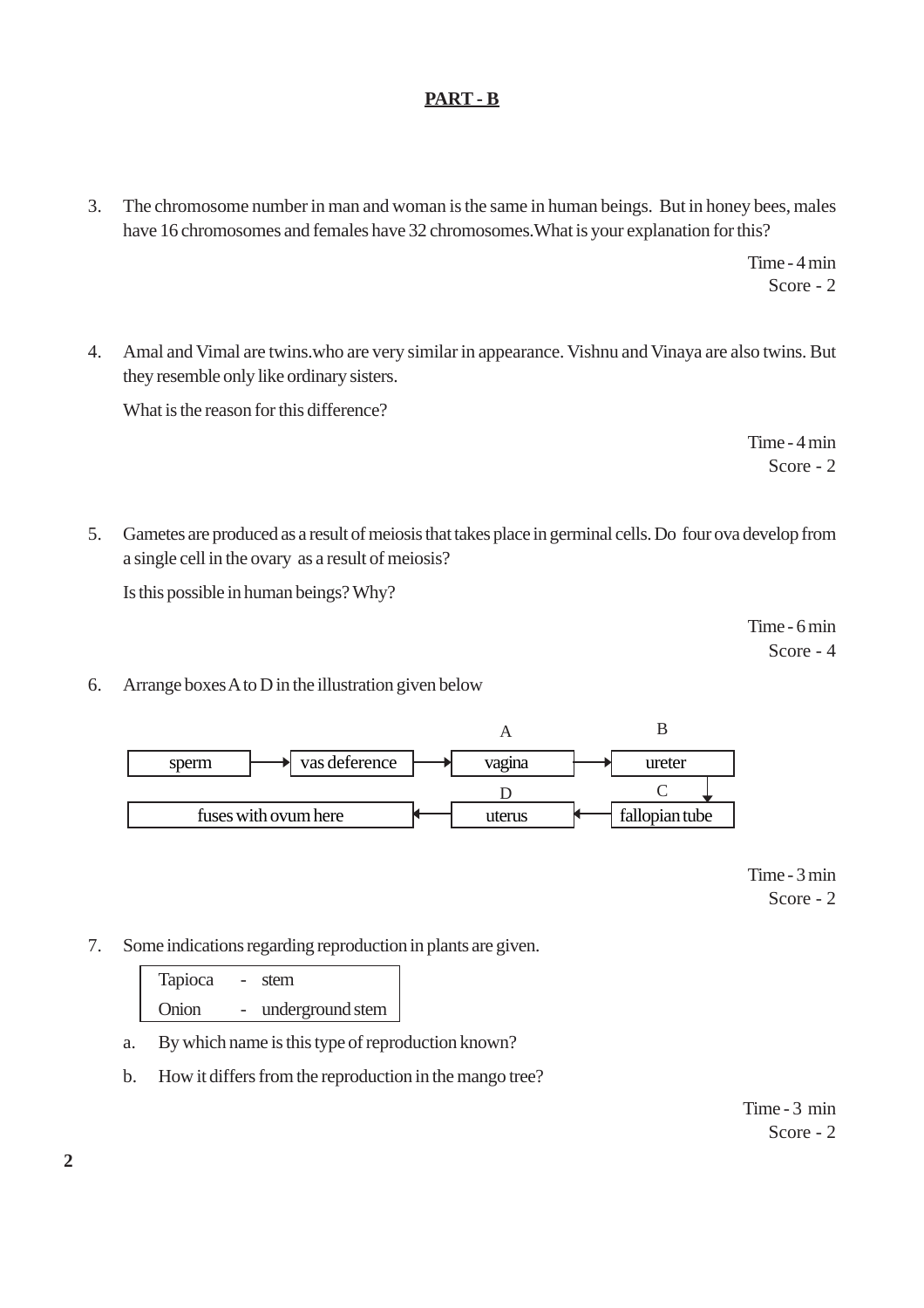# **PART - C**

8. Observe the illustration .



- a. Fill in the blanks P and Q in the diagram
- b. What are the other characteristics of the twins in the diagram?
- c. What is the reason for these characteristics? Time 4 min

Score - 3





The diagrammatic representation of sexual reproduction in human beings is shown above. Make necessary changes in the diagram and illustrate the production of male and female offsprings in honey bee.

> Time - 6 min Score - 4

**3**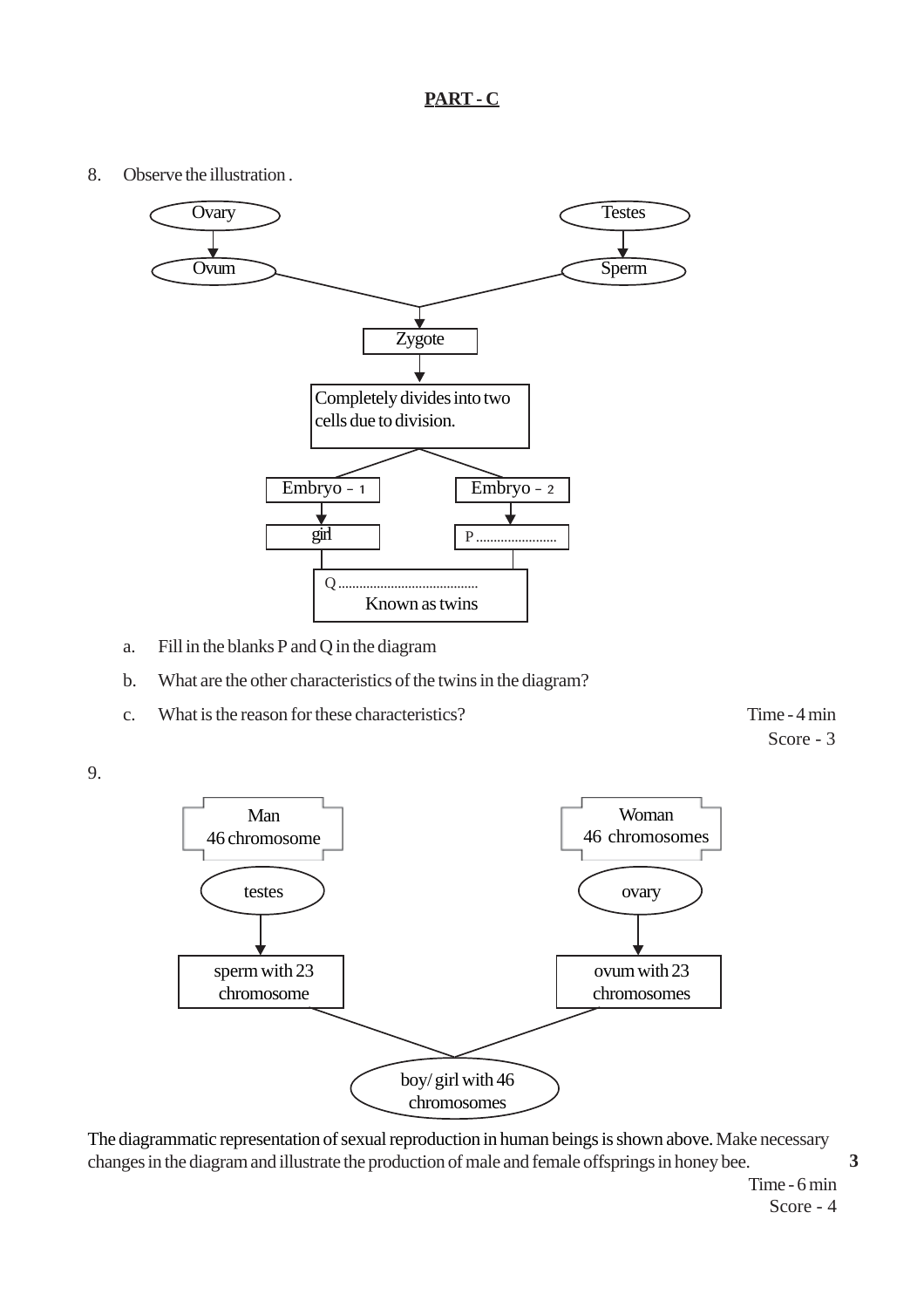#### 10. Read the news report and prepare a note based on the indications given

### **Twins separated through surgery**

Thiruvananthapuram: A team of doctors of the Govt: Medical College through surgery successfully separated the twins of a couple from Vamanapuram. The upper part of the heads of the one and a half year old children were fused together.The surgery lasted for 8 hours......

- a. What name is given to such twins?
- b. What is the difference between fraternal twins and the twins mentioned in the article?
- c. How do they resemble identical twins? Time 5 min

Score - 4

11. Read the news report and prepare a note based on the indications given

Test tube babies are not the same as normal babies.They are produced and get fully developed in the laboratory.Therefore there is no need for a woman to conceive and give birth to children.

This is an extract from an article written by a student of the seventh standard. Is there any correction necessary? If yes , what are they?

> Time - 5 min Score - 4

#### 12. Observe the illustration



- a. Illustrate the formation of ovum according to the sample.
- b. What is the difference between meiosis I and meiosis II?
- c. Do all the cells formed as a result of meiosis develop into ovum ? Why?

Time - 6 min Score - 4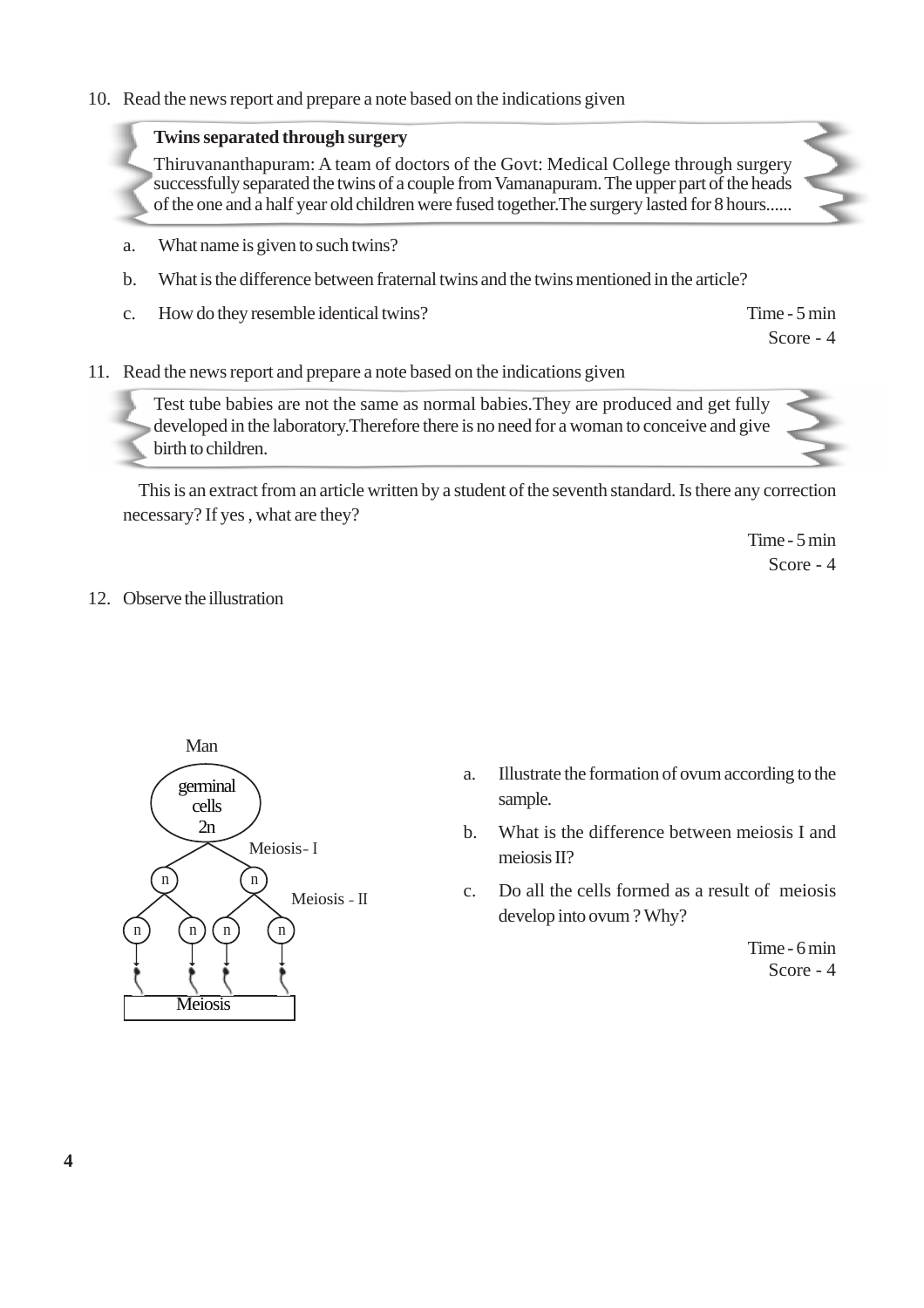13. The cilia of the fallopian tube and the accessory gland in man perform similar functions. Analyse the validity of this statement and record your opinion.

> Time - 4 min Score - 3

14. a) Complete the illustration

b) What will happen to the ovum if process P in diagram does not take place? What is the natural phenomenon following this in women?



Time - 4 min Score - 3

15. Redraw the picture and label the parts that perform the functions given below



- a. The part through which exchange of materials takes place between the mother and the foetus
- b. The part that connects 'Aw' to the foetus
- c. protects the embryo Time 5 min

Score - 4

**5**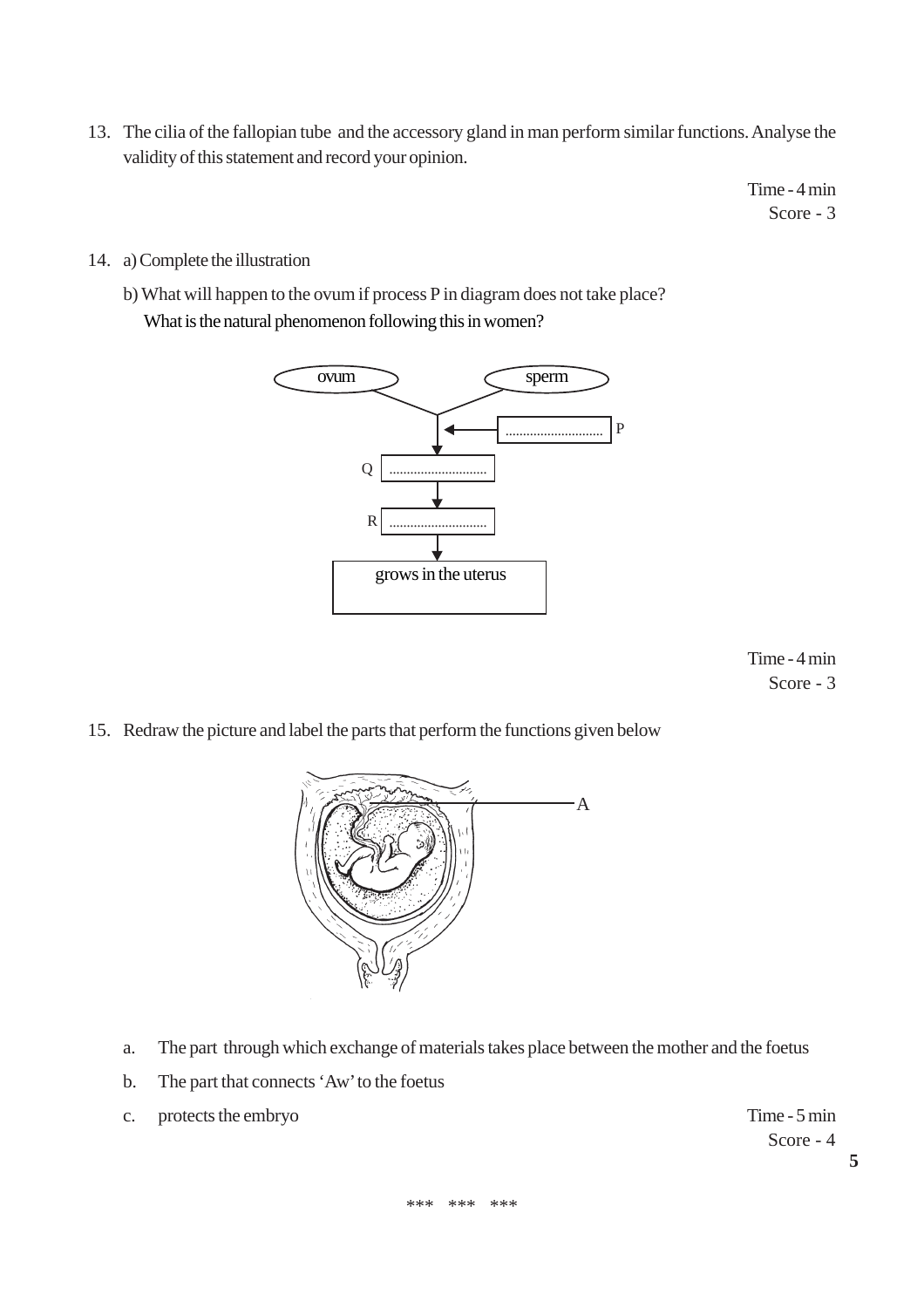# **STD - IX Biology**

# **Unit - 8 Towards a healthy Life**

# **PART - A**

- 1. Identify the word pair relation and fill the blanks
	- a. Aedes albopictus :Dengue fever ::.................. : Chikungunya
	- b. Culex mosquito: Filariasis :: Anopheles mosquito : ….............

Time - 2 min Score 2  $x = 1 = 2$ 

2. Find the odd one out. Write the common feature of others.

- 1. Cholera,TB, hepatitis, typhoid
- 2. Dengue fever, malaria, dysentery, filariasis
- 3. Coltar, formaldehyde, tartrasin, betanin

Time - 2 min Score 2  $x = 1 = 2$ 

#### **PART - B**

3. Prepare the model of two placards to be used in the rally conducted on Anti tobacco day.

Time - 4 min Score - 2

4. Certain diseases caused by the lack of social hygiene and their mode of transmission etc are given. Match them suitably:



**1**

Time - 4 min Score - 2